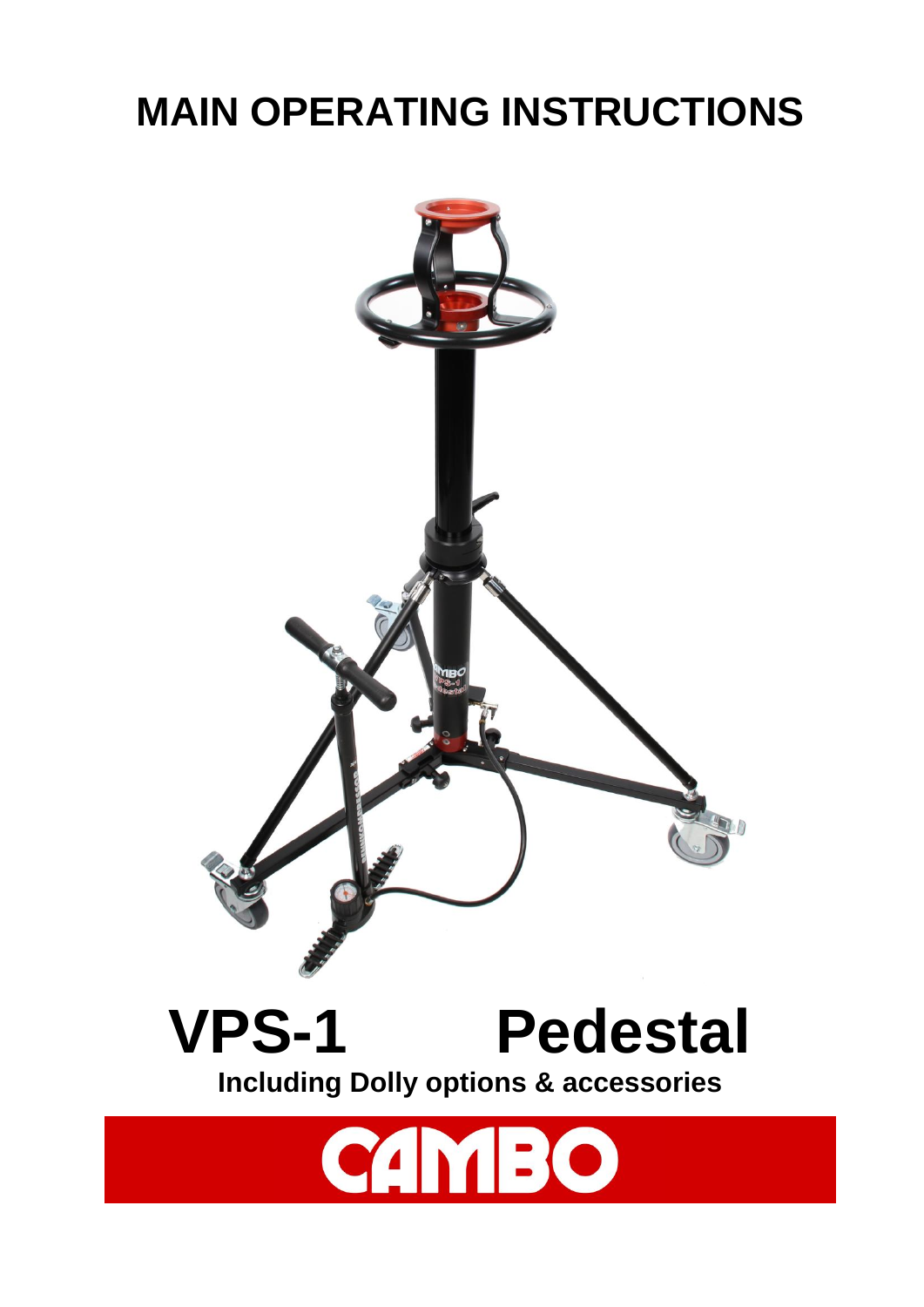## **1. INTRODUCTION**

You have bought a Pedestal out of the expanding new Cambo range of Video products. We expect that you will achieve improved results and performance using this equipment. These instructions give you a **full mounting description** and short information about the **main functions** of the new Cambo VPS-1 Pedestal Column and the VPD-9 Dolly. The flexible use of the Pedestal column in combination with several different dollies makes your equipment more applicable to your various working situations. The VPS-1 Pedestal combines design and affordability into a flexible new Camera Support System. The Pedestal System includes extensions for several set-up possibilities. The Set fits into a compact softcase (not included) that will be available from your Cambo dealer.

## **2. LIST OF FUNCTIONS**

#### 1. 100 mm Bowl

- 2. Bowl Brackets
- 3. Steering Wheel
- 4. Central Piece Bowl Unit
- 5. Locking Screws Bowl Unit
- 6. Inside Column Pedestal
- 7. Clamp System Column
- 8. Clamp Handle Column
- 9. Spider Clamp Ring
- 10. Outside Column
- 11. Spider Legs
- 12. Spider Feet
- 13. Tensioning Pen
- 14. Dolly Legs
- 15. Dolly Housing
- 16. Locking Knob Legs
- 17. Shift Block
- 18. High Pressure Pump
- 19. Hose Connection
- 20. Pressure Meter
- 21. Base Piece Column
- 22. Locking Screws Base
- 23. Air Pressure Block
- 24. Safety Valve
- 25. Set Knob Air Pressure
- 26. Schrader Valve
- 27. 125mm Wheels
- 28. Double Wheel Brake
- 29. Mounting Screw Base

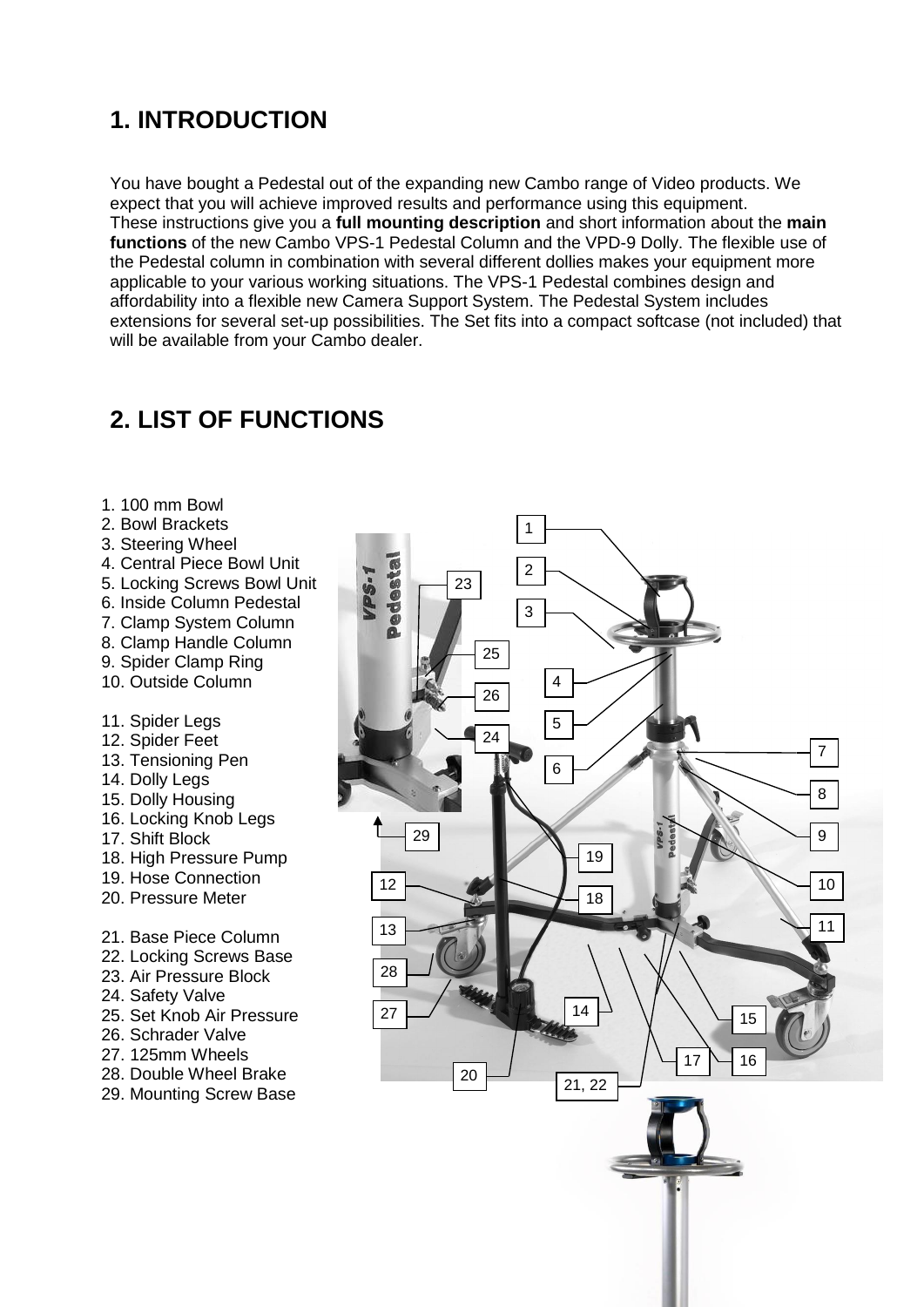## **3. SETTING UP INSTRUCTION**

These instructions build the VPS-1 Pedestal Column on the Cambo VPD-9 Dolly in the most used way. There are however more set-ups possible for the column with the extensions and alternative dollies.

#### **3A NORMAL SET-UP:**

-Take and place your folded Pedestal up side down (see picture). Unlock the Dolly Legs using the locking knob (16). Release them as much as is necessary to take out the leg and set it parallel to the Dolly Housing (15). Then push it into the Housing, glide the Shift Block (17) into the alternate position and fix the Leg with the same locking knob. Do the same for the other legs.

- Place the Pedestal right up on the dolly wheels, spreading the spider legs if necessary.

- Turn the Tensioning Pens clockwise to make it possible to place the Spider legs on top of them. After placing all three, tension them with the Pens turning them counter clockwise.

- Lock the (airless) Pedestal Column in the highest position using the locking lever (8).

- Take the High Pressure Pump that is supplied with your Pedestal and connect it to the Schrader Valve on the Air Pressure Block (23).

Bring the Air pressure to the desired altitude depending on the camera load that is going to be used. During detaching of the pump there is some air leaving the system. We recommend to bring extra air in the system and let some air go out during fine tuning the camera with its accessories.

*Note that the Base Piece (21) of the column has a white indication point that should be pointed at the white indication point on the dolly housing (15). This position makes the Pedestal with Spider ideal foldable.* Now the VPS-1 Pedestal is set up in its normal way on the VPD-9 Dolly.

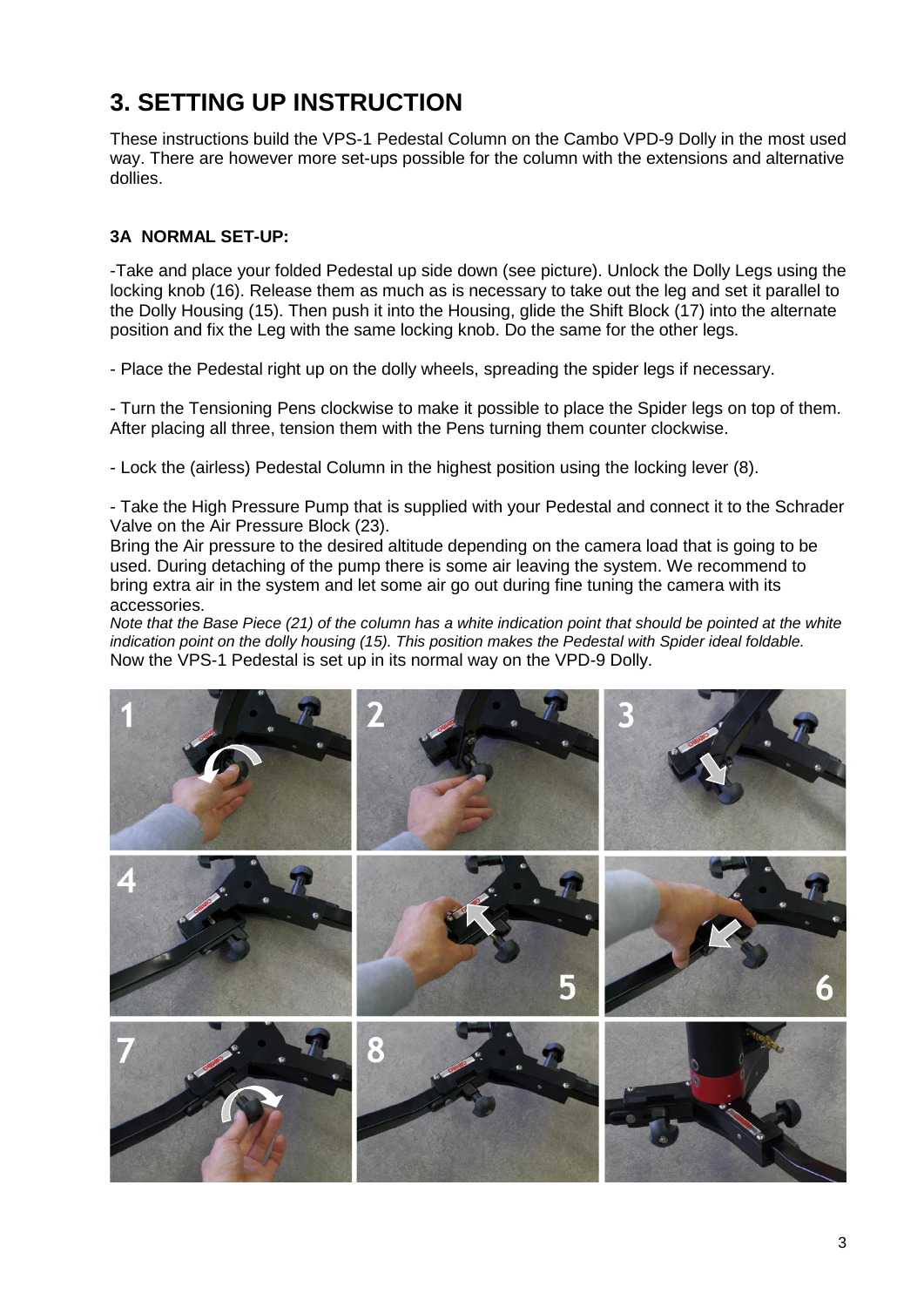#### **3B EXTENDED SET-UPS (optional):**

The Pedestal can be enlarged using the optional VPS-150 and VPS-300 extensions. For sitting work the above described set-up will do. For standing, depending on the length of the user the extensions are used.

#### **Placing Extensions:**

- Remove the three locking screws (22) that hold the column in the base piece (21) using the supplied hexagon key.

- Take off the Column with spider and lay it aside.

- Mount the extension(s) you need using the same hexagon key. Fix them firmly but do not use too much force for there is a chance of damaging the tool or the screws.

- Take the Column and mount it on top of the extension(s).

- Lower the Tensioning Pens (13)

- Loosen the Spider Clamp Ring (9) with the two locking screws and let it slide down until the spider legs fit the Tensioning Pens. Then fasten the Spider Clamp Ring again with both screws.

- Tension the Spider using the Tension Pens (counter clockwise).

#### **3C LOW SET-UPS:**

- Remove the three locking screws (5) that hold the Bowl Unit on the inside column (6) using the supplied hexagon key.

- Take off the Bowl Unit and lay it aside.

- Remove the three locking screws (22) that hold the column in the base piece (21) using the supplied hexagon key.

- Take off the Column with spider and lay it aside.

- Mount, if necessary the extension you need using the same hexagon key. Fix them firmly but do not use too much force for there is a chance of damaging the tool or the screws.

- Take the Bowl unit and mount it on top of the extension(s) or directly to the Base Piece (21) of the Dolly.

- A special low set up is possible using only the Bowl unit, placing it on its rubber feet on the ground or a table.

## **4. MOUNTING THE VIDEO CAMERA**

- Be sure that vertical movement-locking knob (8) is tight and the wheels are locked (27, 28).

- Place the Pedestal on a stable and flat floor.

- Mount your camera Head on the 100mm bowl. When using a 75mm Head an TVBA-100/75 adapting plate is available from your Cambo supplier.

- Mount the camera to the Head using the integrated quick lock system. Apply all appropriate accessories to the camera up to the maximum of 20kg total load (camera, head & accessories together).

- If necessary use the Pump (18) to increase pressure to the air system or use



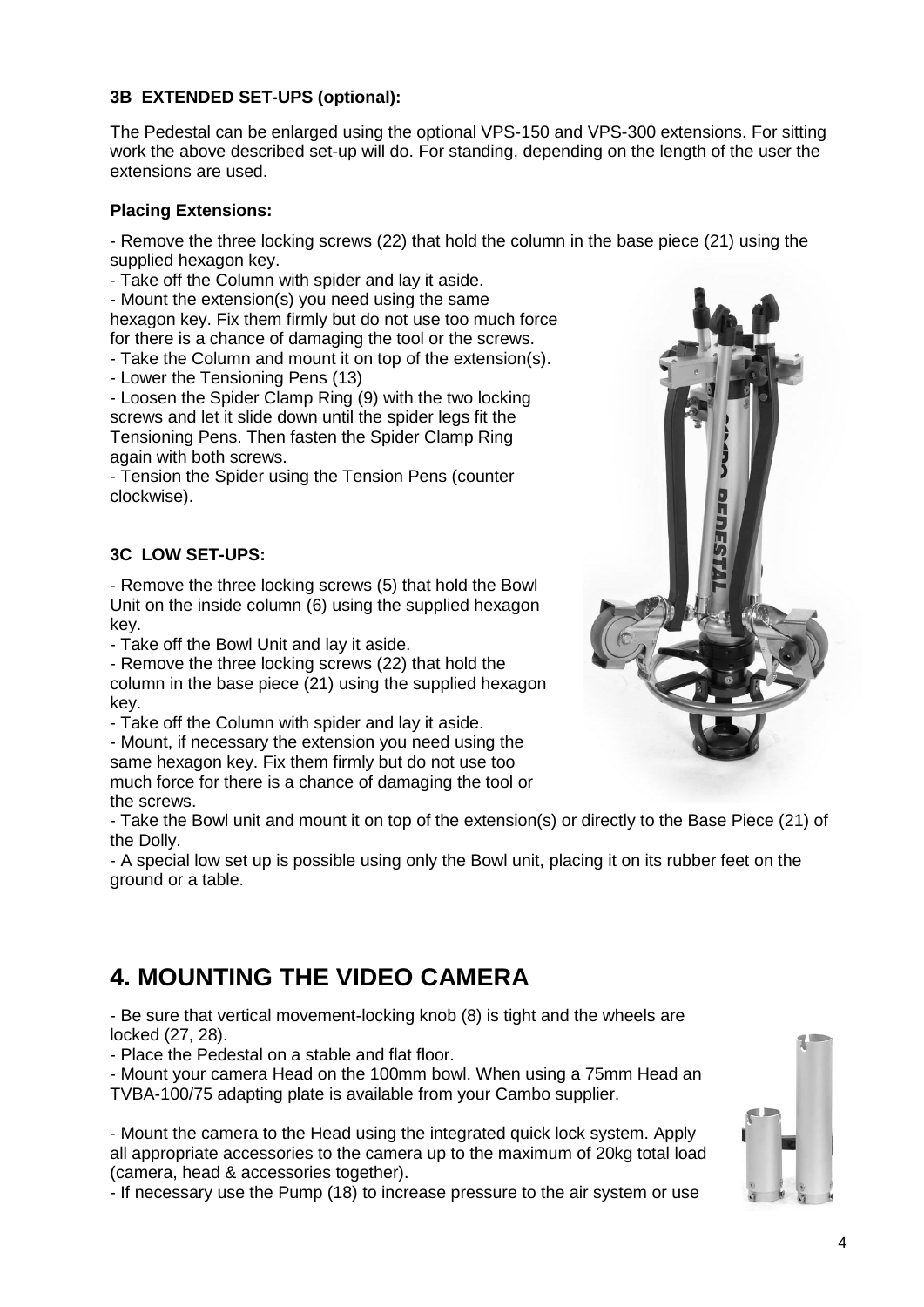the Set Knob (25) to decrease the pressure. Use the complete vertical stroke of the Pedestal Column to test what is the ideal situation.

- If too much air pressure is applied the safety valve (24) will open and an unknown amount of air will escape from the system to prevent it from being overloaded.

## **5. ALTERNATIVE COMBINATIONS**

#### **SETTING UP INSTRUCTION USING MANFROTTO 114MV OR MILLER DOLLY.**

These instructions build the VPS-1 Pedestal Column on the Manfrotto 114MV or the Miller 480, 481 and 483 dollies. The Cambo VPD-9 Dolly has the Tensioning Pens to get the Spider stability but the Manfrotto and Miller dollies have to be mounted differently.

- Take the Dolly that will be used and place it on its wheels on a stable, flat floor.

*- If the Manfrotto 114MB dolly is used the central hole should be made into a Round 12mm hole. This hole should be made from above with good support of the dolly to prevent it from rotating.*

- Lock the wheels

- Take the Base Piece (21) of the Column and mount it to the dolly using the supplied screw and hexagon key. Do not fix it yet but leave approximately 5mm play.

- Mount, if necessary, the spider clamp ring to the outside column (10) using the two screws and the supplied hexagon key. Do not fix it firmly yet.

- Take the Column with spider and mount it to the Base Piece using the three screws (22) and the supplied hexagon key. Place the spider legs on the 'tripod'-attachment points of the dolly and fix them with the rubber flaps.

- Be sure that the spider clamp ring easily slides on the Column. Lift the Column to check.

- Rotate the Column until a good position is found for the folding spider and the air pressure block. The air connections should be protected by the dolly housing.

- Lift the Column in the highest position (5mm play) and fix the spider clamp with the hexagon key.

- Now the Column has to be pulled down with the hexagon Bolt (29) underneath the dolly housing (15) with the supplied hexagon key.

- Be sure that there is not too much tension on the spider legs.

## **6. CABLE GUARDS (OPTIONAL)**

The 125 mm low friction swivel wheels can optionally be equipped with cable guards according to the following mounting instructions.

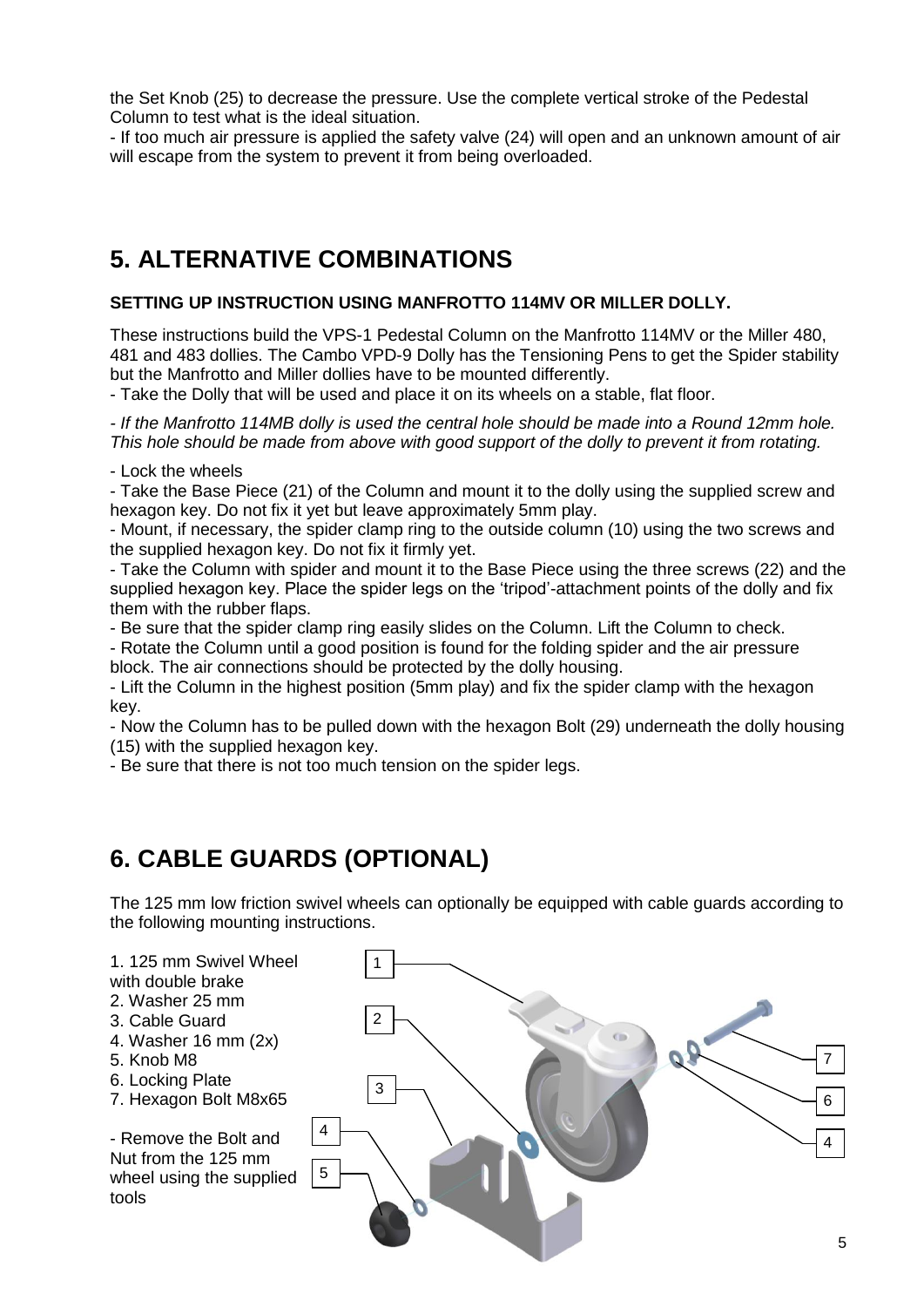- Take the new hexagon Bolt, Locking Plat and small washer and put them through the Bracket and Wheel.

- Then Position the Cable Guard (3) around the wheel and put the larger washer 25mm (2), the Cable Guard, a small washer (4) and the Knob on the Hexagon Bolt (7)

- Be sure that the locking plate (6) is put right to prevent the Bolt from turning when the Cable Guard is in place.

- Do so also for the other wheels

The Cable Guard now is mounted and adjustable by the Knob, shifting it vertically, depending on the use of the Pedestal.

## **7. USING THE VPS-1 PEDESTAL & VDP-9 DOLLY**

The Pedestal Column has a low friction vertical stroke, which enables you to make very fluid movements. The pan / rotation is blocked and allows you to use the fluid pan movement of your camera head.

If you use the Pedestal and Dolly while rolling on wheels it is recommended to set the friction on your camera head as low as possible. This compensates the easy pan-rotation of the dolly itself. When the surface on which you are rolling is flat and stable this is a good way to make moving images in combination with the vertical stroke and camera head pan & tilt.

For all Pedestal possibilities and accessories we refer to your dealer and the www.cambo.com site.